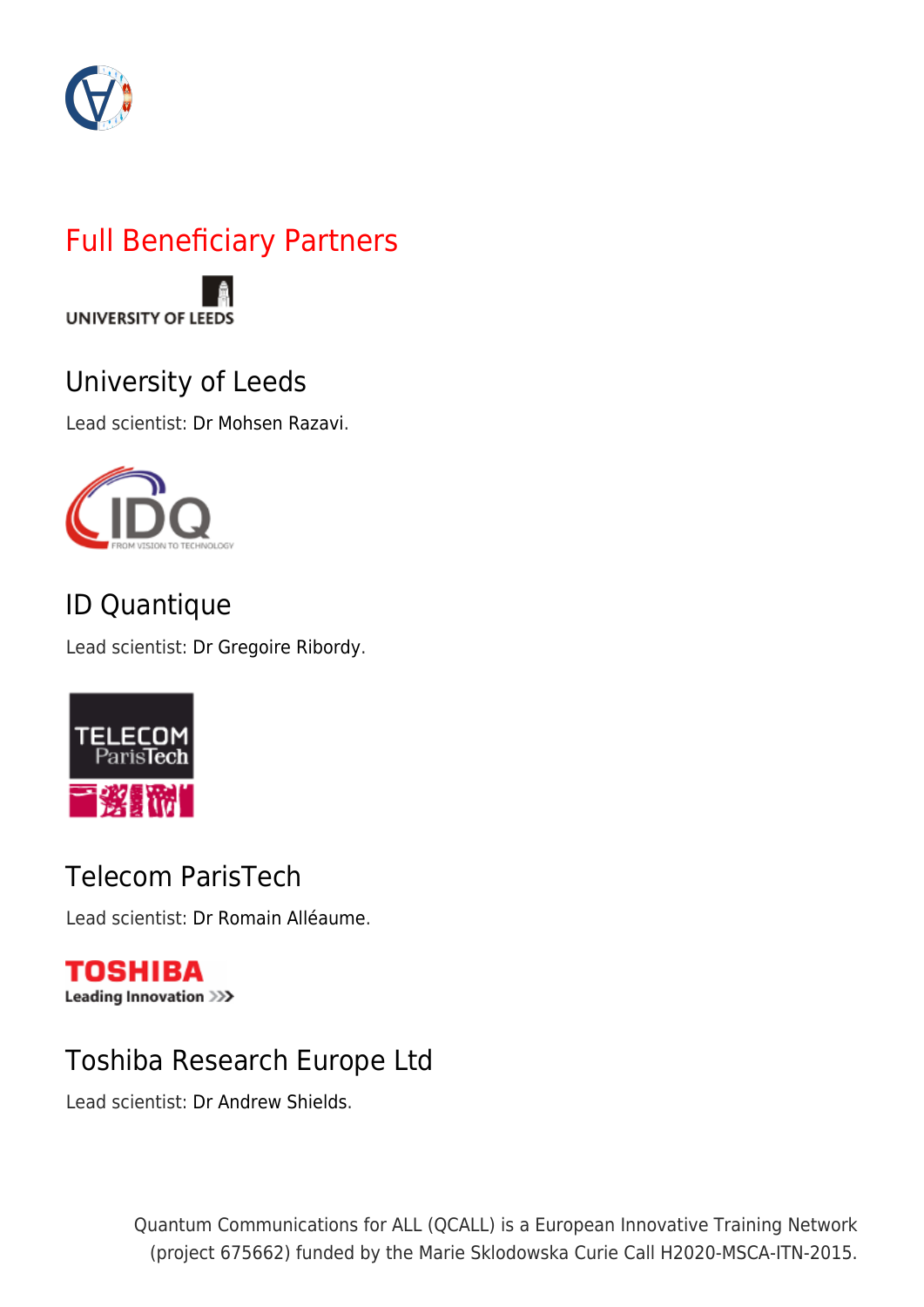

**HEINRICH HEINE** 

UNIVERSITÄT DÜSSELDORF

#### [University of Dusseldorf](https://www.uni-duesseldorf.de/home/en/home.html)

Lead scientist: [Prof. Dagmar Bruß.](http://www.qcall-itn.eu/lead-scientists/#prof-dagmar-bruss)



## [University of Geneva](http://www.unige.ch/international/en/)

Lead scientist: [Prof. Hugo Zbinden.](http://www.qcall-itn.eu/lead-scientists/#prof-hugo-zbinden)



**UNIVERSITÀ DEGLI STUDI** DI PADOVA

#### [University of Padova](http://www.unipd.it/en/)

Lead scientist: [Prof. Paolo Villoresi.](http://www.qcall-itn.eu/lead-scientists/#prof-paolo-villoresi)



## [University Pierre and Marie CURIE](http://www.upmc.fr/en/)

Lead scientist: [Dr Eleni Diamanti](http://www.qcall-itn.eu/lead-scientists/#dr-eleni-diamanti).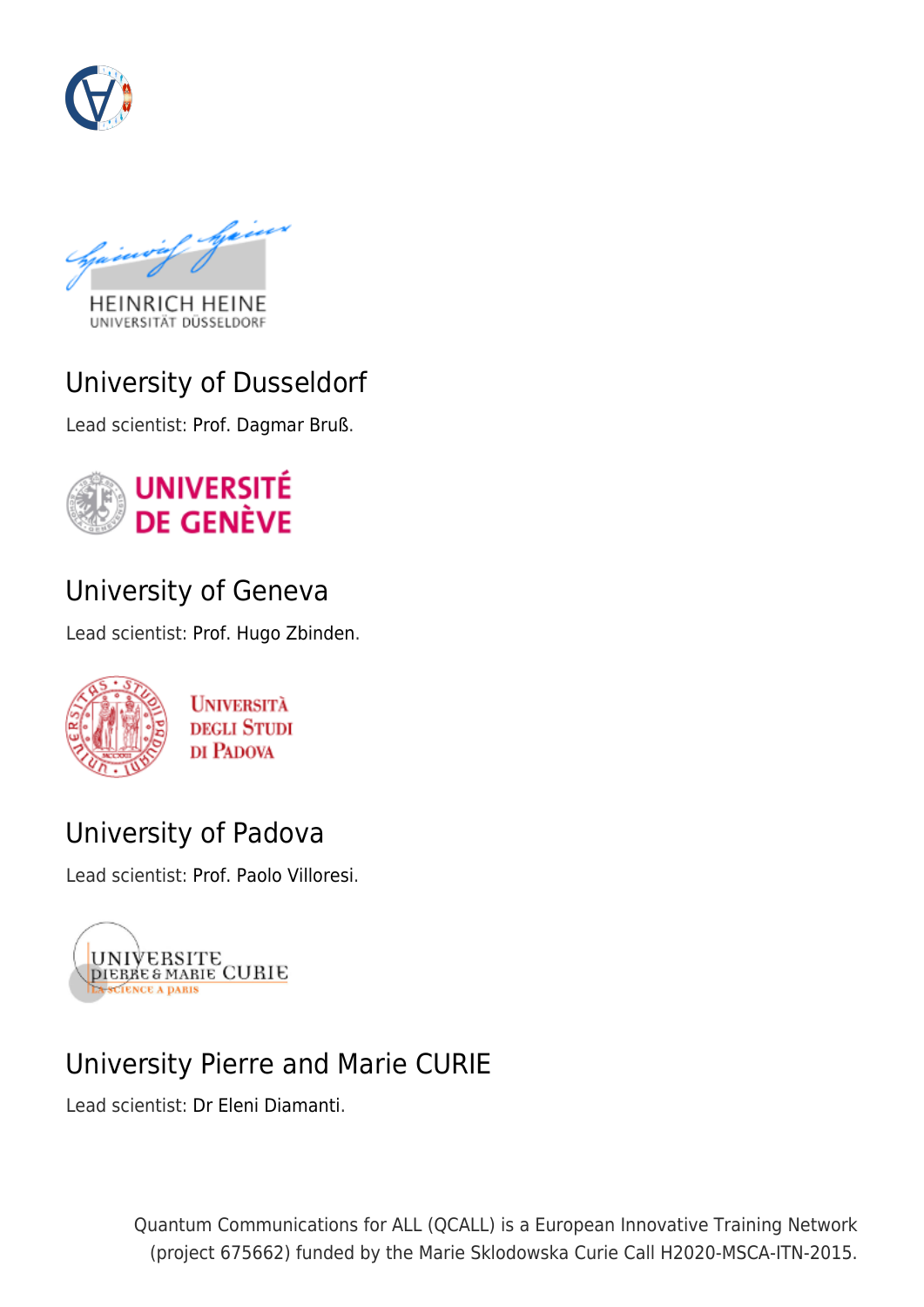



## [University of Vigo](https://www.uvigo.gal/uvigo_en/)

Lead scientist: [Prof Marcos Curty](http://www.qcall-itn.eu/lead-scientists/#prof-marcos-curty).

## Supporting Partner Organisations

# **Raytheon BBN Technologies**

## [Raytheon BBN Technologies](http://www.raytheon.com/ourcompany/bbn/)

Lead scientist: [Dr Saikat Guha](http://www.qcall-itn.eu/qcall-external-secondment-supervisors/#dr-saikat-guha).



## [Heriot-Watt University](https://www.hw.ac.uk/)

Lead scientist: [Prof. Erika Andersson.](http://www.qcall-itn.eu/qcall-external-secondment-supervisors/#prof-erika-andersson)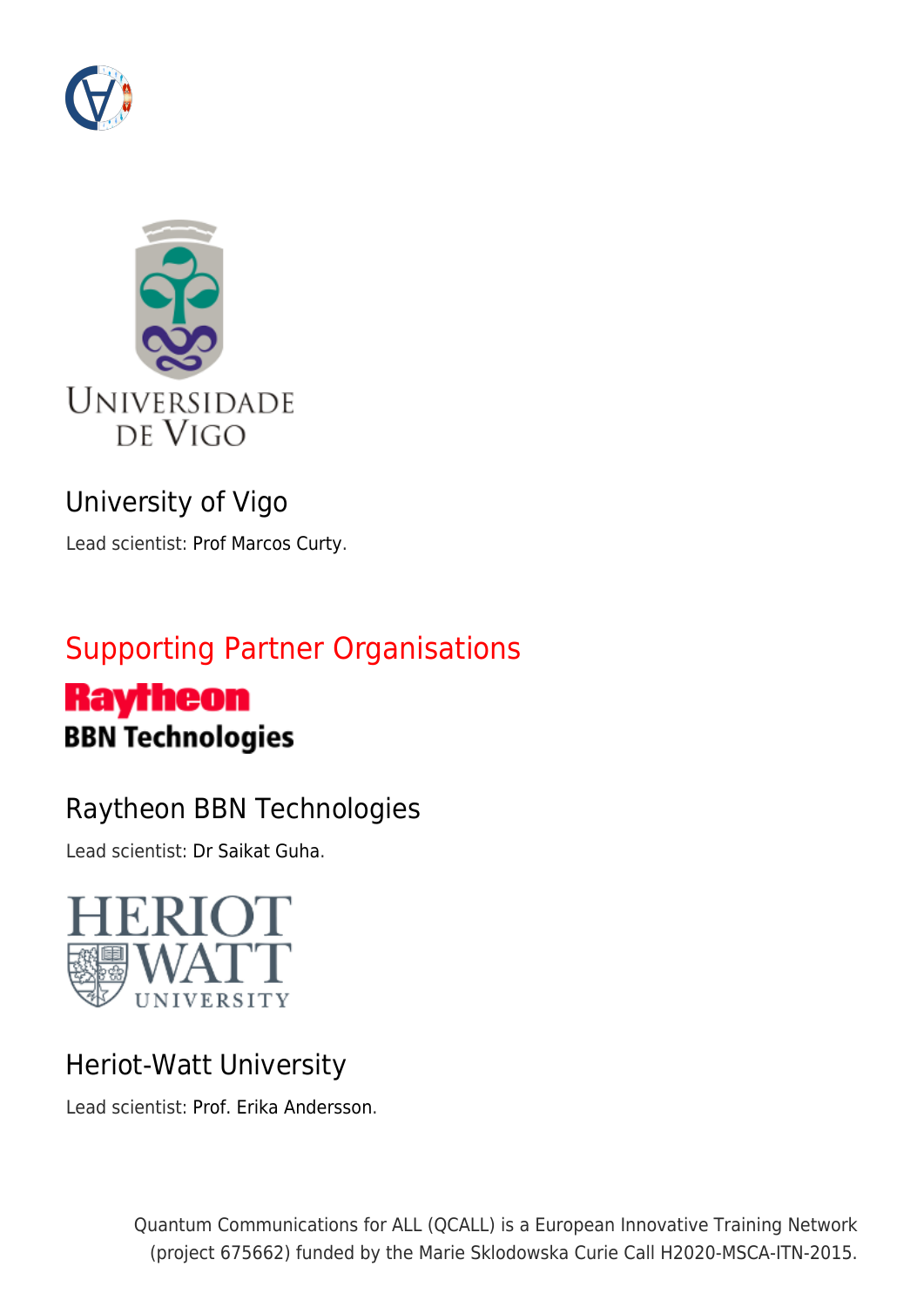

Ínría-

#### [Institut National De Recherche en Informatique et en](https://www.inria.fr/en/) [Automatique \(INRIA Rocquencourt\)](https://www.inria.fr/en/)

Lead scientist: [Dr Anthony Leverrier.](http://www.qcall-itn.eu/qcall-external-secondment-supervisors/#dr-anthony-leverrier)



#### [Institute for Quantum Computing, University of Waterloo](https://uwaterloo.ca/institute-for-quantum-computing/)

Lead scientist: [Prof Norbert Lütkenhaus.](http://www.qcall-itn.eu/qcall-external-secondment-supervisors/#prof-norbert-lutkenhaus)



## [Max-Planck-Institut für Quantenoptik](http://www.mpq.mpg.de/en/)

Lead scientist: [Prof Gerhard Rempe.](http://www.qcall-itn.eu/qcall-external-secondment-supervisors/#prof-gerhard-rempe)